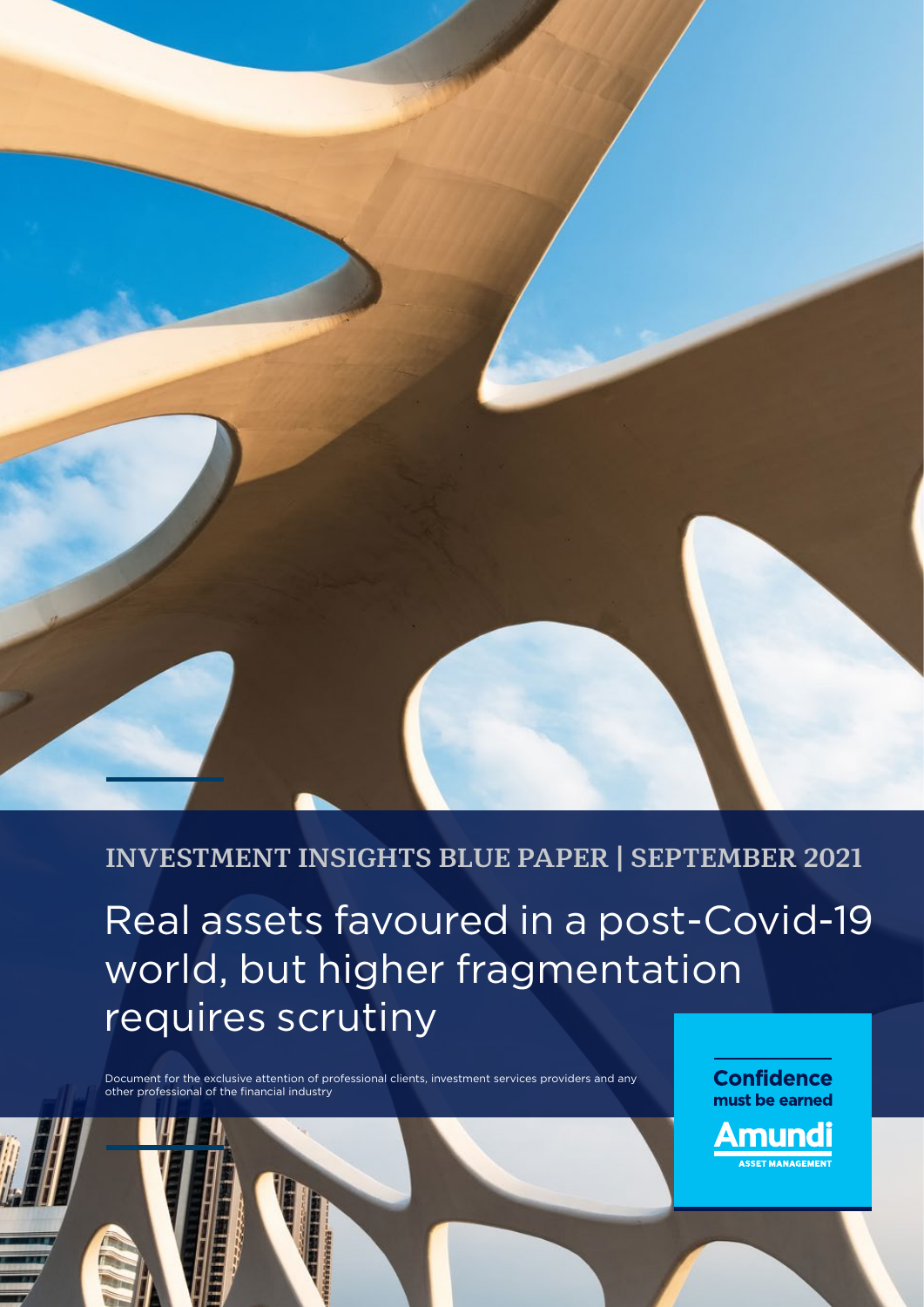

Pascal BLANQUÉ *Group Chief Investment Officer*



Vincent MORTIER *Deputy Group Chief Investment Officer*

### Executive summary

*While the fallout from the pandemic has accelerated several long-term trends, it has also given rise to some misguided expectations. The crisis has paved the way for a new*  economic cycle, which could be depicted by a resurgence of inflation. Real assets are emerging as the major beneficiaries of this new environment. They appear to meet *the global economic challenges, as well as the expectations of institutional and retail investors with regards to both performance and impact.*

*After more than a year of the Covid-19 crisis, the health situation seems to be improving overall, despite some worries about the spread of the Delta variant. We can hope that a normalisation will be achieved, allowing us to emerge from the repeated 'stop-and-go'*  episodes experienced by the economic and financial world over the past 18 months. *There is also hope for a return to a sustainable economic trajectory.*

*Inflationary pressures are on the rise, especially in the United States. Supply chain disruptions could fuel this inflationary situation. It is too early to know whether this trend*  will be temporary or structural, but it is vital to seek protection against a resurgence of *inflation as certain safe asset classes could be exposed.*

*In this context, real assets appear to be the 'winning bet' for the post-Covid-19 world,*  as they have the potential to combine protection against inflation with the prospect of *higher returns than traditional liquid assets. According to our analysis, over the next ten years, real and alternative assets could offer an extra return over traditional asset classes worth 200-500 bp, depending on the asset class. This extra income opportunity could approach the higher bound of this range through an active asset picking policy. Such a sizeable spread of anticipated yields should accelerate capital flows into real assets as investors seek to optimise their risk/return trade-off.*



#### *Figure 1. Alternative assets under management and forecasts*

Source: Amundi CASM Model, Quant Solutions and Research teams, Bloomberg. Data as of 20 April 2021. Macro figures are as of latest release. Data is updated as of 31 March 2021. Figures shown are in local currency. Returns on credit assets include default losses. On real assets, we consider a core real estate strategy (moderate risk) and direct lending on the private debt side. The expected returns do not consider the potential alpha generated by portfolio management, which can be significant, above all for real and alternative assets. Forecasts of annualised returns are based upon estimates and reflect subjective judgments and assumptions. These results were achieved by means of a mathematical formula and do not reflect the effect of unforeseen economic and market factors on decision making. Forecast returns are not necessarily indicative of future performance, which could differ substantially. \*Historical figures on real and alternatives are calculated using a quarterly sample.

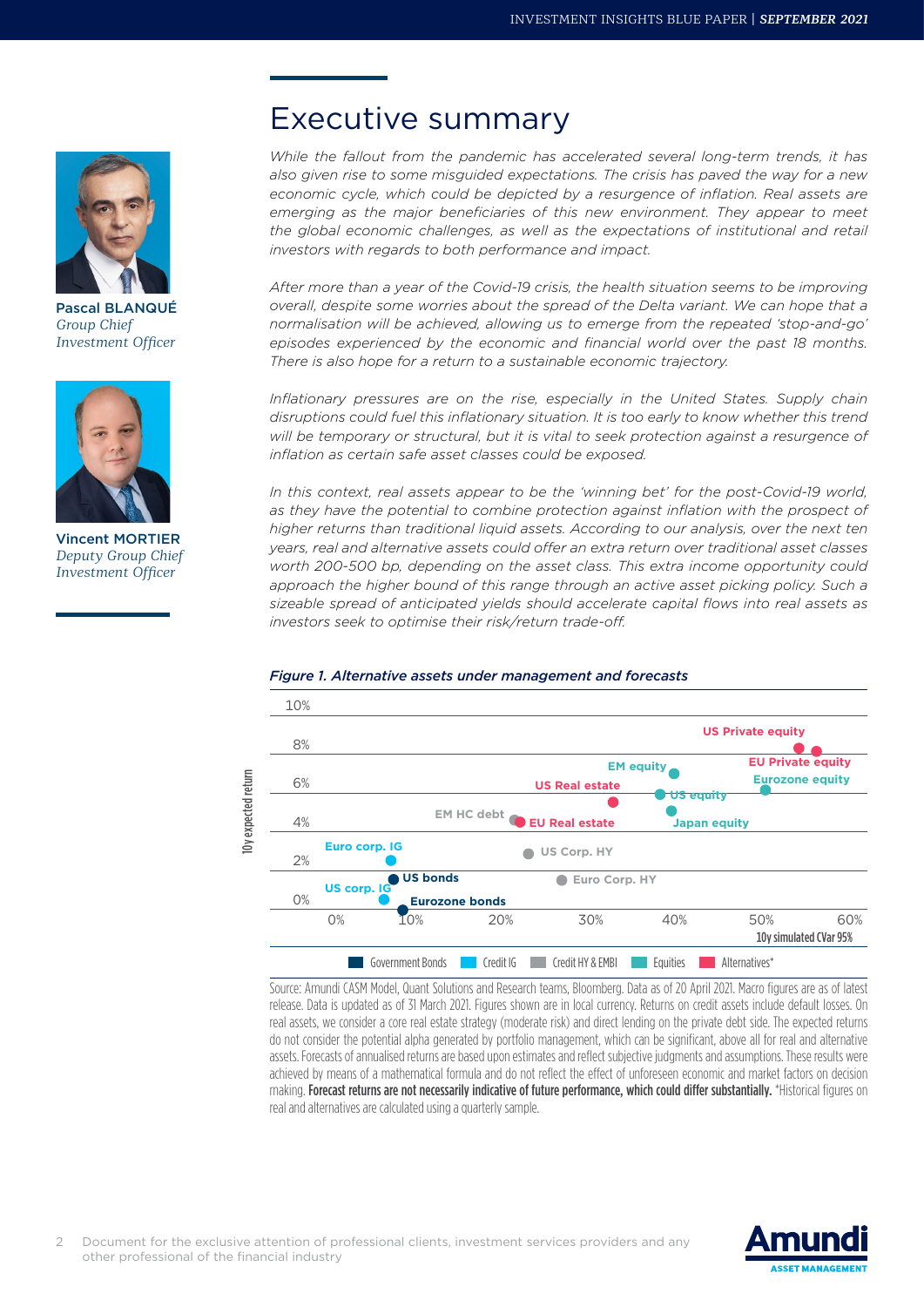*As illustrated in figure 2, the inclusion of real and alternative assets into portfolios might bring significant benefits in terms of diversification for those investors with an adequate*  long-term investment horizon. For both moderate and high-risk profile investors, the *inclusion of alternative assets warrants the achievement of their respective targeted returns of 3% and 5%, with lower volatility and Conditional Value at Risk (CVaR).*



#### *Figure 2. Including real and alternative assets in diversified portfolios*

Source: Amundi, CASM model as of July 2021. In this figure we present a set of efficient portfolios obtained by applying Conditional Value at Risk (CVaR) optimisation to a cross-asset investment universe over ten years. Such an investment universe includes euro aggregate bonds, global equity, EM equity, EMBI bonds and global high yield (HY) as far as traditional asset classes are concerned. For real and alternative assets, we include real estate, private debt, private equity, and infrastructure. Every asset class is considered in euros (unhedged). We have analysed two global portfolios which include real and alternative assets, considering 3% and 5% average expected return targets, which correspond to moderate and high-risk profiles, respectively. We ran an optimisation exercise for both targets, both excluding and including alternative assets. Constraints include 25% maximum of real and alternative assets. The alternative and real assets basket is derived using a constrained risk parity approach. This analysis is illustrative of the diversification benefits of adding alternative assets to a diversified asset allocation. RE: real estate. PD: private debt. PE: private equity. INF: infrastructure.

*For the moderate-risk profile, the allocation to real assets accounts for around 10%, which is achieved through a marked reduction of the exposure to global equity and global HY. For the high-risk profile, the allocation to real assets accounts for the maximum portfolio share allowed (25%) and is financed by a reduction in the exposure to risky assets, particularly DM equities, with the allocation to global HY cut to 0%. This would help rein in portfolio volatility. In both cases, the optimisation confirms a preference for real estate and infrastructure within real and alternative assets.*

*The above analysis highlights the benefits of investing in alternative assets within a diversified portfolio. However, high scrutiny will be needed when investing in these assets, as the post-Covid-19 world will see high fragmentation and dynamics will vary across different areas and segments.*

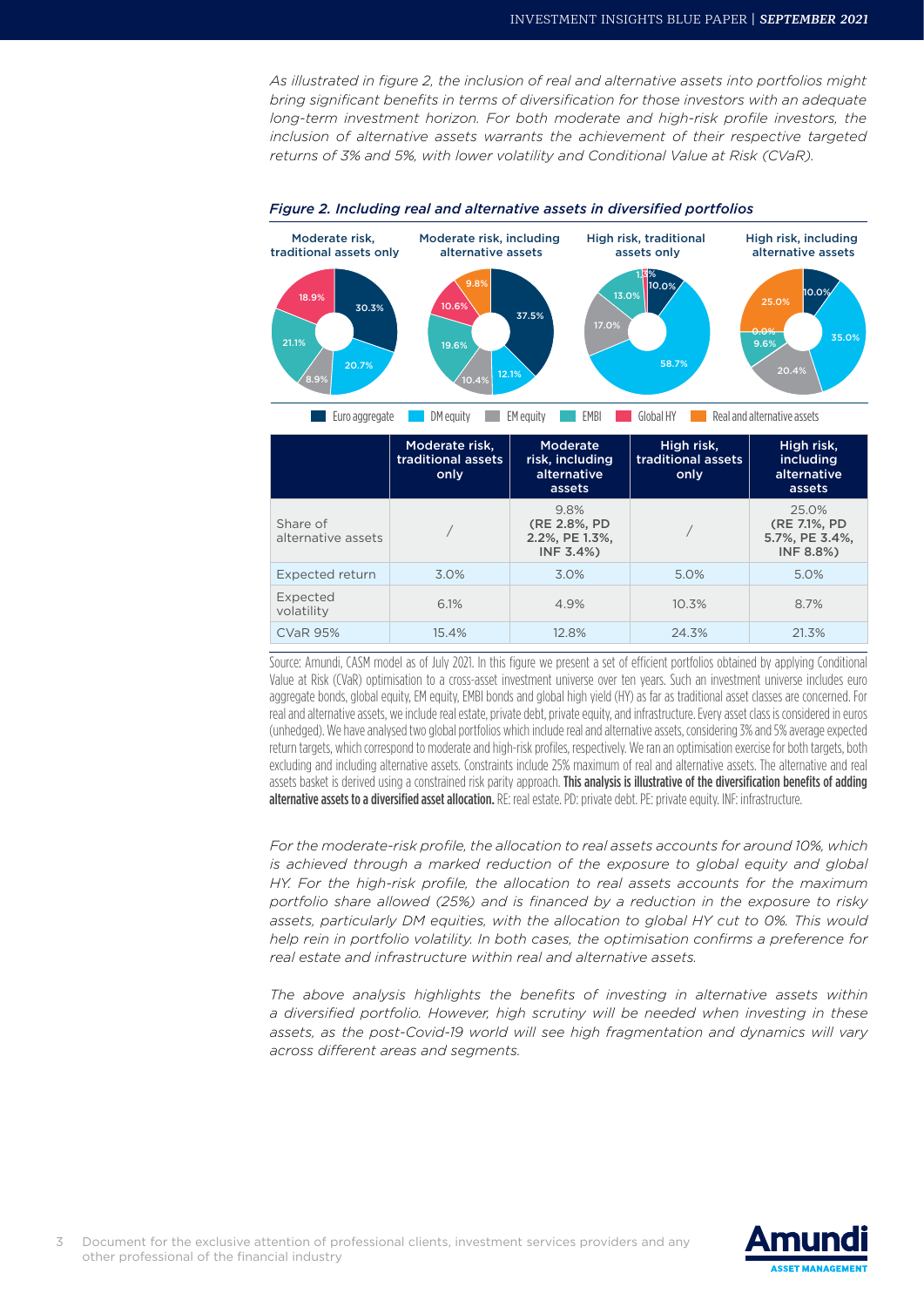### Prospects for real assets

Structural forces are at play in the post-Covid-19 world and will shape real asset investing. The economy is experiencing a strong economic rebound after the 2020 slump, a sort of V-shaped recovery, which hides divergences and fragmentation at a sector level.

At the same time, after decades of disinflationary forces, we see a resurgence of inflation. While the market debates if this will be temporary or structural in nature – and the jury is still out here – we believe that in the coming years inflation will be stickier and higher than in the previous decade, due to a regime shift, as highlighted in our paper "*[Don't give](https://research-center.amundi.com/article/do-not-give-fundamental-valuations) [up on fundamental valuations"](https://research-center.amundi.com/article/do-not-give-fundamental-valuations)*.

The post-Covid-19 world could not only feature higher inflation, but could also see further long-term trends being reinforced. The digitalisation of economic activity and trade, as well as the strategic importance of supply chains, cannot be denied. The crisis has also rekindled the willingness of governments and central banks to steer economies and financial markets by means of aggressive policies. These efforts are ongoing and could help keep interest rates low. Lastly, the main lesson of this crisis is greater global awareness of the fragility of our environment and way of life, as well as a growing recognition of environmental, social and governance issues.

In this context, real assets appear to be a compelling opportunity for investors with an adequate time horizon, as they could combine protection against inflation with the prospects of higher returns than traditional liquid assets, despite their embedded risk of liquidity and capital loss. The performance of real assets remains equally attractive in the context of contained inflation. In our view, they may offer the best risk-return prospects of all asset classes.

However, investors should keep in mind that the Covid-19 crisis has caused increased fragmentation and divergences both across and within asset classes. This will require high selectivity and research at a single-deal level, as the recovery will be uneven and some re-pricing is still ongoing.



Dominique CARREL-BILLIARD *Global Head of Amundi Real Assets*

*"Private markets could offer plenty of business opportunities as the global economy recovers from the Covid-19 crisis and new deals arise. Investors should combine high scrutiny and in-depth research to select the ones with the best risk-return profile."*

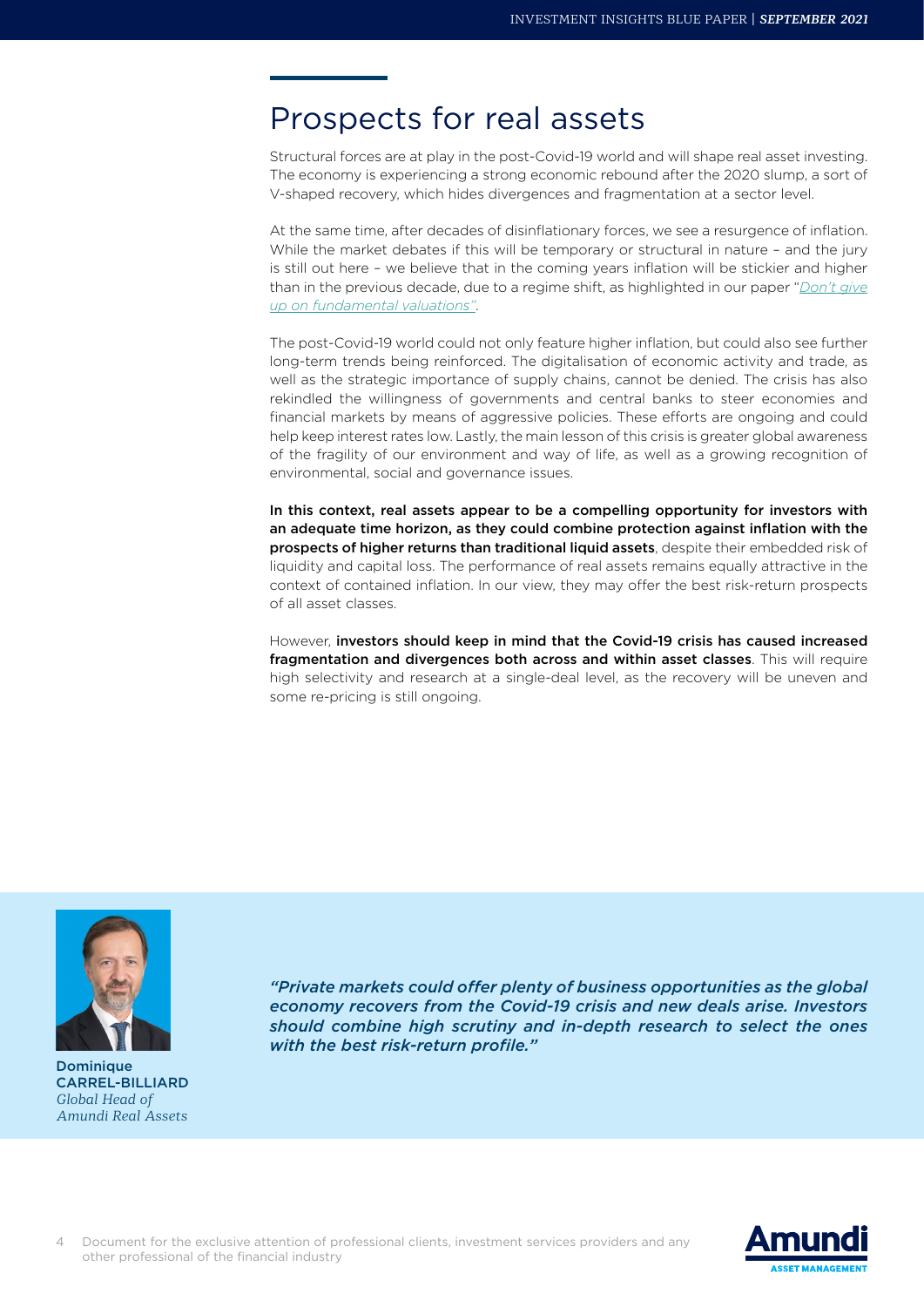## Private equity: seize opportunities while market activity is accelerating

Despite the depth and suddenness of the Covid-19 crisis, private equity markets have done very well in 2020, with many funds posting a double-digit performance over the year. Today, transaction valuation multiples are back to their pre-crisis levels on average. This overall trend masks wide divergences.

*"We see no major imbalances in private equity markets and expect the continuation of positive market trends in H2 2021."*

On one hand, there are still few transactions in the sectors that were most affected by the restrictions implemented to fight the pandemic (e.g., catering, travel agencies, event organisations). Nevertheless, market activity is increasing and we expect to see many opportunities build up in these sectors. On the other hand, many sectors are benefiting from the reinforcement of some long-term themes (e.g., technology, healthcare). Today, most transactions are centred on these sectors, as their strong growth prospects attract investors. Furthermore, it is worth mentioning that the amount of dry powder (i.e., cash available for investments into funds) is stable relative to the market size for private equity as well as for private debt, thanks to the parallel slowdown in fund raising and market transactions last year. We see no major imbalances in private equity markets and expect the continuation of positive market trends in H2 2021.



#### **Figure 3. Private equity dry powder, \$bn**

Source: Amundi, Preqin. Data as of 23 June 2021.

# Private debt: investing at the top of the capital structure

The Covid-19 crisis has had a significant [impact](https://research-center.amundi.com/article/investing-post-covid-19-european-private-debt-markets-focus-selection) across private debt markets, with fund raising and deal making having been affected from early 2020. While the onset of this crisis was unexpected, concerns were already being raised about late-cycle conditions in private debt markets relating to underlying economic conditions and to emerging risks associated with demand-supply imbalances, tightening spreads and looser credit standards, which showed up in the prevalence of covenant-lite transactions, increased EBITDA adjustments and rising leverage.

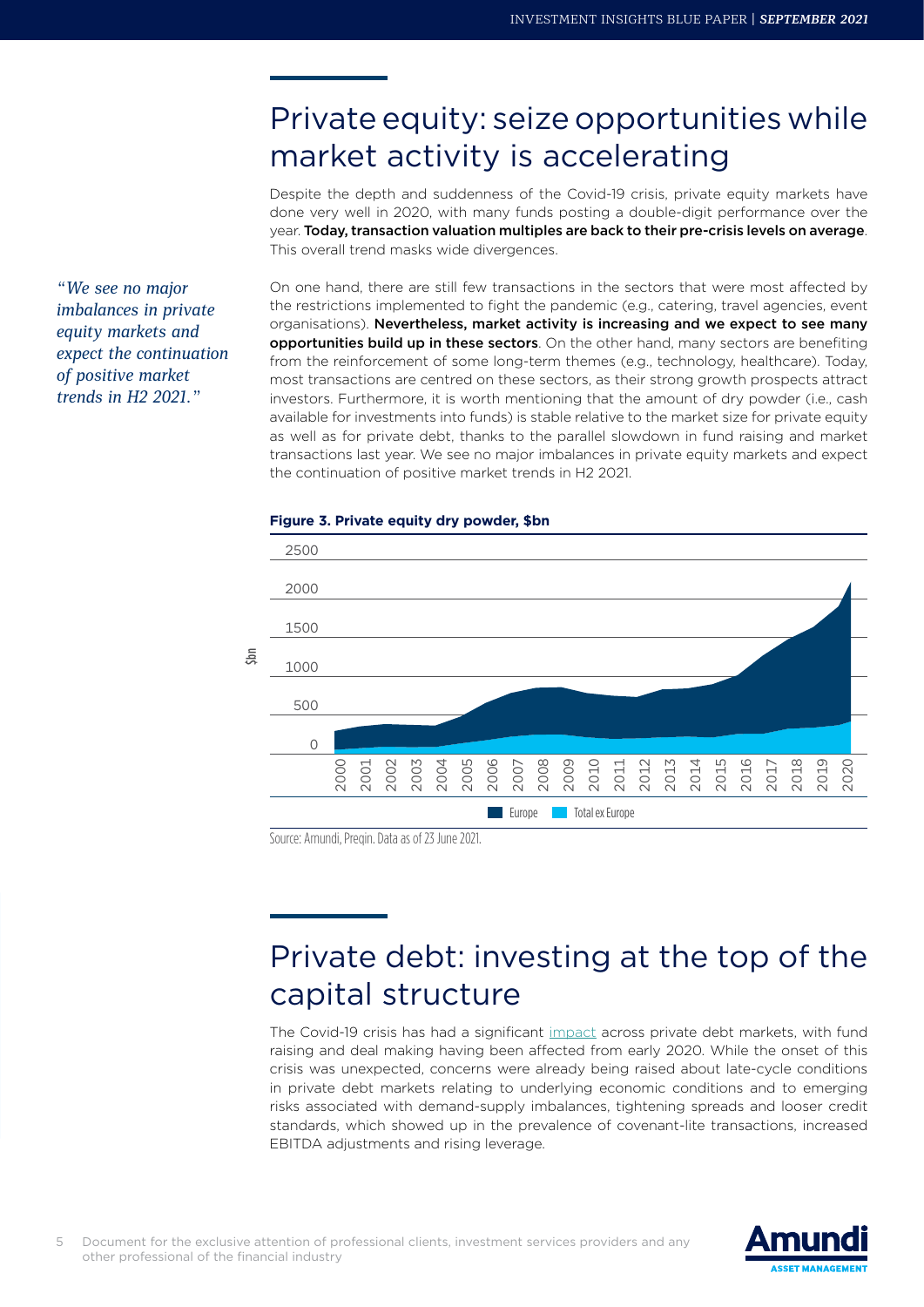*"In H2 2021 the focus will be on new opportunities, which should be plentiful as lower financing from banks will leave the door open for private debt funds to cover issuers' financing needs".*

All this led to a challenging year for private debt in 2020. However, prospects point to an improvement. In H2 2021 the focus will be on new opportunities, which should be plentiful, as lower financing from banks will leave the door open for private debt funds to cover issuers' financing needs. Historically, private debt has delivered diversification, stable income streams and consistent premium returns over liquid and traditional debt, with modest drawdowns over the long term. Additionally, it has been a systemically important contributor to economic growth, thanks to the support it provides to the real economy, counterbalancing the lower contribution from banks after the Great Financial Crisis due to more stringent regulation.

Private debt encompasses a wide investment universe (e.g., senior debt, direct lending, distressed debt, etc) which have different goals, underlying dynamics and risk-return profiles. In H2 2021, investors with a long-term view could focus on safer strategies at the top of the capital structure where risk-adjusted returns are attractive, resulting in a key test arising for general partners (GPs), as some of them might even exit the market.

## Real estate: strong investor appetite in H2 2021

Real estate market activity was hit significantly in 2020, although capital values held up relatively well. According to MSCI, capital values in Europe declined by less than 1% YoY in 2020, leading to positive total return performance, with significant discrepancies across asset classes, hotels and retail asset having been hit hard. The expected economic rebound in H2 2021 should favour relative improvements for real estate leasing activity, which should remain constrained by tenants' wait-and-see attitude, as long as uncertainty remains. Tenant demand – both qualitative and quantitative – will be key in the short run and could make the market rents of prime assets in sought-after locations more resilient. Investors' appetite for real estate should remain strong in H2 2021, fostered by a wide gap between prime real estate yields and ten-year government bonds.



Figure 4. Spread between office prime yields and domestic ten-year government bond yields since 2000, end of period

Source: Amundi Immobilier on CBRE Research (Q1 2021) and ECB data. Data as of 7 May 2021.

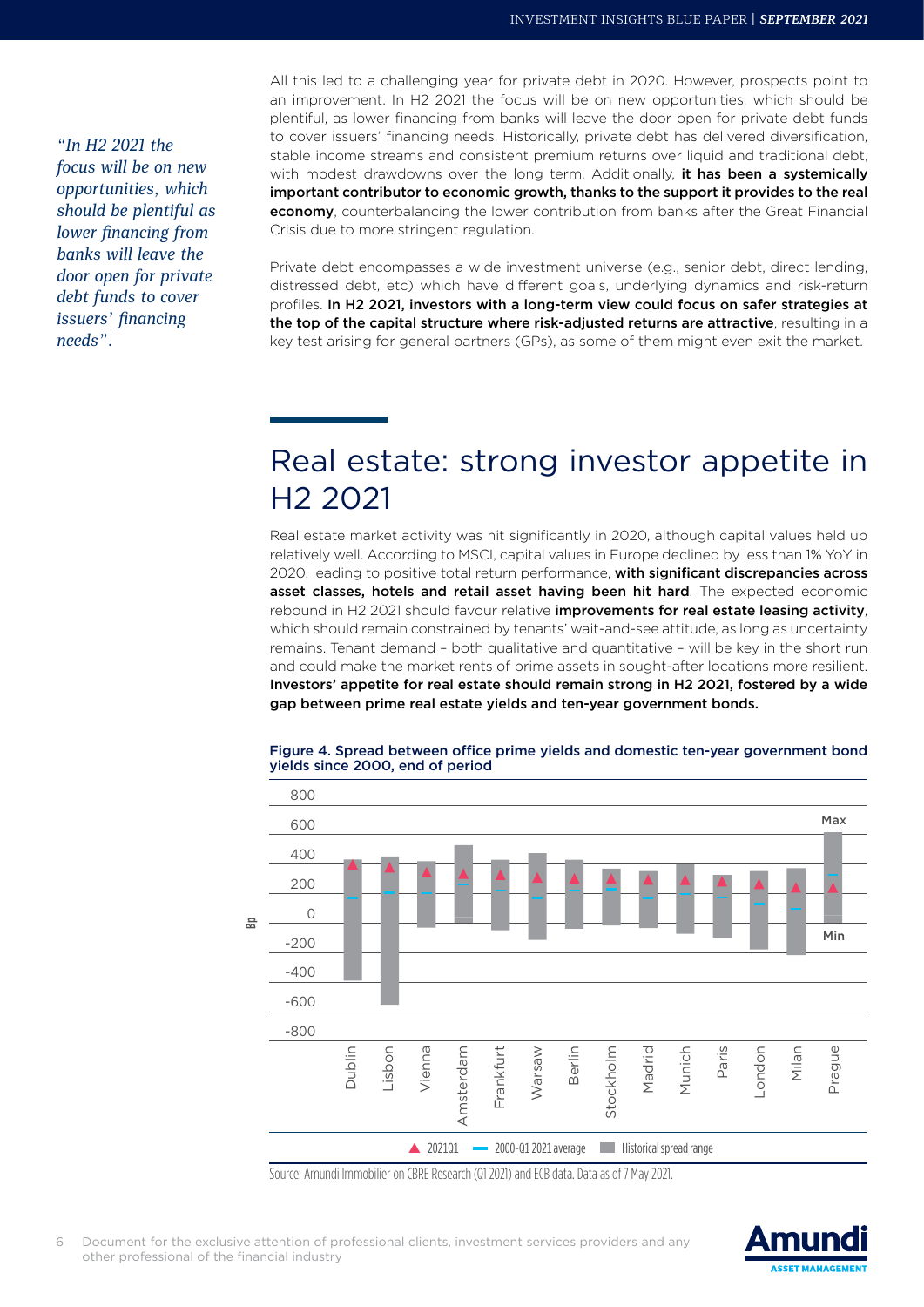*"Investors' appetite for real estate should remain strong in H2 2021, fostered by a wide gap between prime real estate yields and tenyear government bond yields."*

As a growing concern for investors has been the possible acceleration of inflation in the coming years, some long-term institutional investors see real estate as a way to hedge their income return from inflation, as when an asset is leased rents are generally indexed. Market fundamentals and conditions will remain key, as market rent and capital values may vary. Investors' appetite for assets such as logistics or housing, which have proved resilient during the pandemic, should stay strong, particularly as the Covid-19 crisis could have accelerated structural trends such as e-commerce. The focus of long-term investors on cashflows visibility should favour competition for prime assets – including offices – and ensure that prime yields remain low in our central scenario during H2 2021.

## Infrastructure: a key element in many fiscal plans

With the Covid-19 crisis, infrastructure investing has experienced significant differences across sectors in terms of both transaction levels and valuations. In safe-haven sectors – e.g., healthcare, technology and renewable energy - the number of transactions and valuations have remained stable.

The crisis is expected to lead to a favourable political and regulatory environment for infrastructure investing, as the pandemic has not only brought to light the need for health and communication infrastructure, but also stressed the urgency of the energy transition.

We believe that diversification will be key in order to generate attractive returns, while buy-and-hold strategies are gaining traction. Assets relating to the energy transition will remain resilient after Covid-19, disseminating waves of economic shock given their critical nature for business continuity. Infrastructure projects are expected to be a key element of many stimulus plans. A significant share of the EU 2021-27 multi-year budget and of the Next Generation EU plan has been committed to the green transition and to digital infrastructure.





Source: Amundi, European Commission. Data as of 22 June 2021.



*"The crisis is* 

*investing."*

*expected to lead to a favourable political and regulatory environment for infrastructure*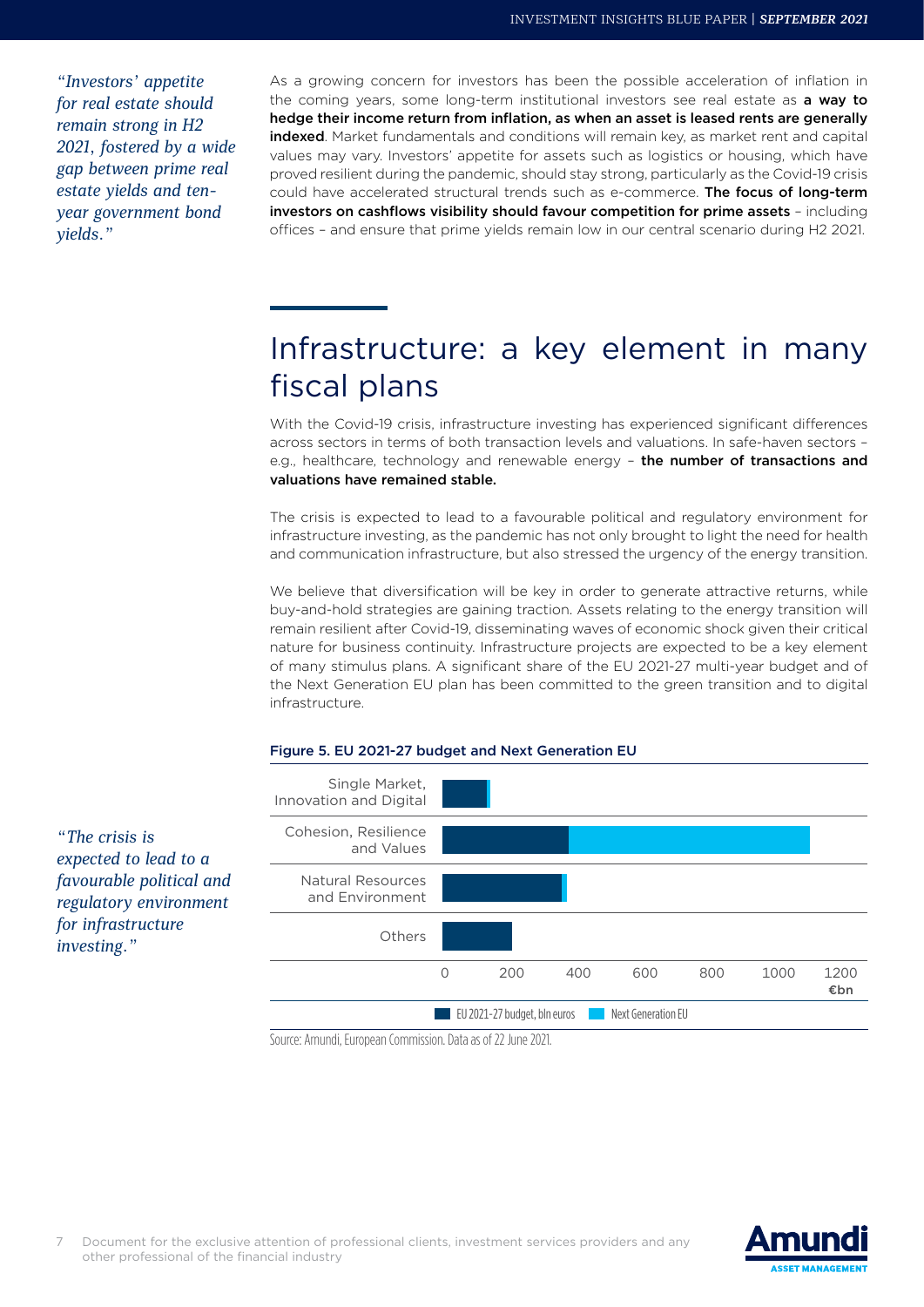#### Definitions

- **Basis points:** One basis point is a unit of measure equal to one one-hundredth of one percentage point (0.01%).
- **Closed-ended fund:** In these funds, there is no internal mechanism for investors to redeem their subscriptions. Investors' subscriptions are tied-up for the lifetime of the fund unless investors can find a buyer for their shares on the secondary market.
- Core real estate investment strategy: 'Core' is synonymous with 'income' in the stock market. Core property investors are conservative investors looking to generate stable income with very low risk. Core properties require very little hand-holding by their owners and are typically acquired and held as an alternative to bonds.
- **Correlation:** The degree of association between two or more variables; in finance, it is the degree to which assets or asset class prices have moved in relation to each other. Correlation is expressed by a correlation coefficient that ranges from -1 (always move in opposite direction) through 0 (absolutely independent) to 1 (always move in the same direction).
- Covenant: It is a promise in an indenture, or any other formal debt agreement, that certain activities will or will not be carried out or that certain thresholds will be met. Often they relate to terms in a financial contract – such as a loan document or bond issue – stating the limits at which the borrower can lend further.
- Covenant-lite: A covenant-lite loan is a type of financing that is issued with fewer restrictions on the borrower and fewer protections for the lender. By contrast, traditional loans generally have protective covenants built into the contract for the safety of the lender. On the other hand, covenant-lite loans are more flexible with regard to the borrower's collateral, level of income, and the loan's payment terms.
- **CVaR:** Conditional Value at Risk. Also known as the expected shortfall, it is a risk-assessment measure that quantifies the amount of tail risk an investment portfolio has. CVaR is derived by taking a weighted average of the extreme losses in the tail of the distribution of possible returns, beyond the VaR cut-off point. Conditional value at risk is used in portfolio optimisation for effective risk management.
- Drawdown: The peak-to-trough decline during a specific record period of an investment, fund or commodity, usually quoted as the percentage between the peak and the trough.
- Dry powder: It refers to cash reserves kept on hand by a company, venture capital firm or individual to cover future obligations, purchase assets or make acquisitions. Securities considered dry powder could be Treasuries or other short-term fixed income investment that can be liquidated on short notice in order to provide emergency funding or allow an investor to purchase assets.
- **EBITDA:** Earnings before interest, taxes, depreciation, and amortisation.
- GP: General partner, a fund manager that raises capital from institutional investors through open-ended or closed-ended fund structures or non-fund vehicles with fund-like economics.
- **IRR:** Internal rate of return. This is a method of calculating an investment's rate of return. The term internal refers to the fact that the calculation excludes external factors, such as the riskfree rate, inflation, the cost of capital, or financial risk.
- LP: Limited partner, an institutional investor that commits capital to private funds through limited partnerships.
- **Office vacancy rate:** Share of unoccupied office space immediately available relative to all existing office space.
- **Open-ended funds:** In these funds, investors have the choice of whether to partially or completely redeem their subscription on each redemption day, subject to the redemption terms specified in the fund's offering document.
- Prime rent: Rent of the most sought-after assets relative to available supply. This is the highest rent for a given asset class and geographical area.
- **Prime yield:** Yield provided by leasing under the market conditions of the assets sometimes few in number – most sought-after by investors relative to available supply. This was the lowest yield for a given asset class and geographic area.
- Take-up: Spaces leased or acquired for own use. It does not include lease renewals.



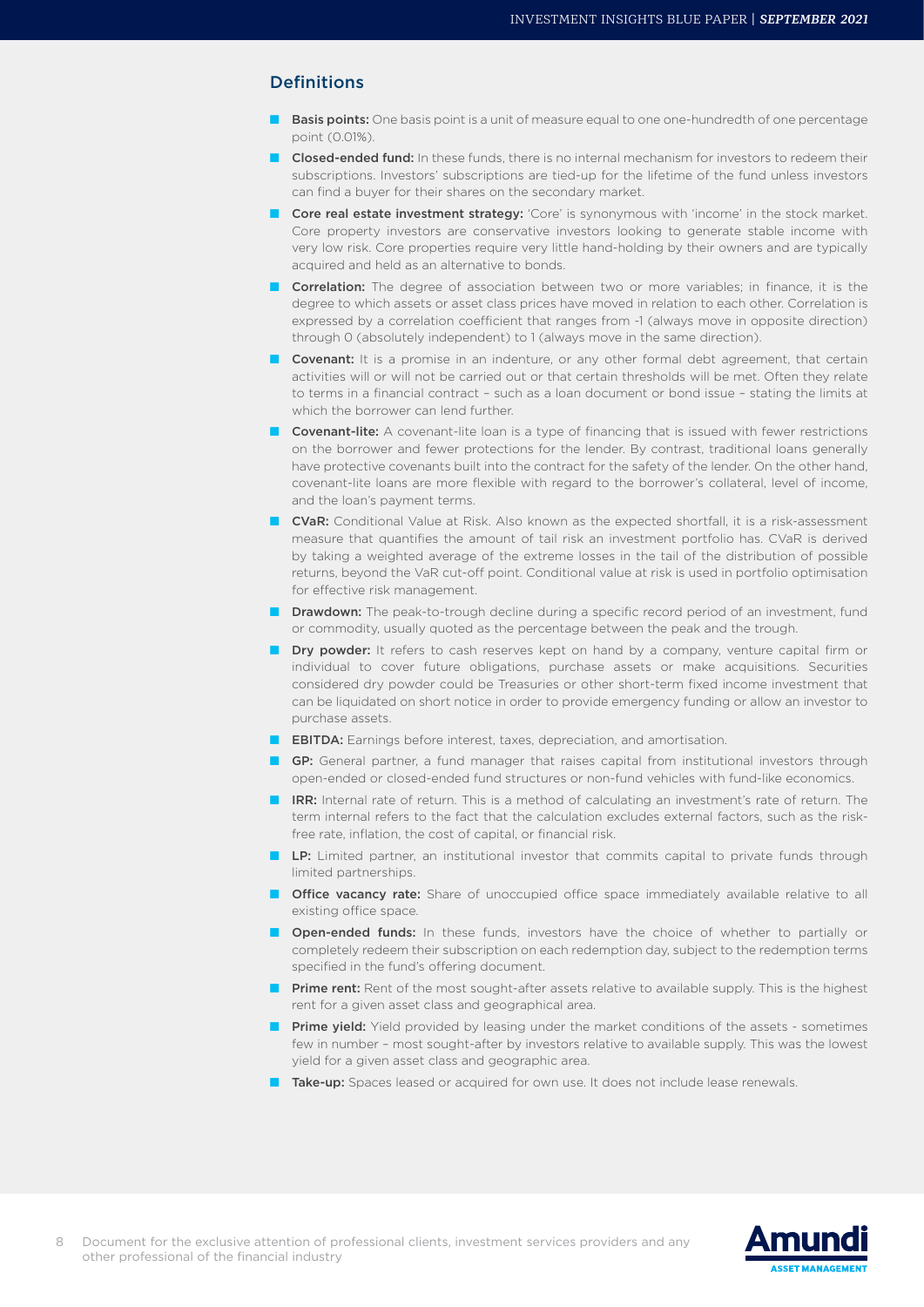#### Contributors



Marc BERTRAND *CEO, Amundi Real Estate*



Guy LODEWYCKX *Head of Private Markets Multimanagement*



Stanislas **CUNY** *Head of Direct Private Equity*



Matthieu POISSON *CIO – Infrastructure*



Viviana GISIMUNDO *Head of Quant Solutions*



**Thierry** VALLIERE *Head of Private Debt*

#### Important information

The MSCI information may only be used for your internal use, may not be reproduced or redisseminated in any form and may not be used as a basis for or a component of any financial instruments or products or indices. None of the MSCI information is intended to constitute investment advice or a recommendation to make (or refrain from making) any kind of investment decision and may not be relied on as such. Historical data and analysis should not be taken as an indication or guarantee of any future performance analysis, forecast or prediction. The MSCI information is provided on an "as is" basis and the user of this information assumes the entire risk of any use made of this information. MSCI, each of its affiliates and each other person involved in or related to compiling, computing or creating any MSCI information (collectively, the "MSCI Parties") expressly disclaims all warranties (including, without limitation, any warranties of originality, accuracy, completeness, timeliness, non-infringement, merchantability and fitness for a particular purpose) with respect to this information. Without limiting any of the foregoing, in no event shall any MSCI Party have any liability for any direct, indirect, special, incidental, punitive, consequential (including, without limitation, lost profits) or any other damages. (www.mscibarra.com). In the European Union, this document is only for the attention of "Professional" investors as defined in Directive 2014/65/EU dated 15 May 2014 on markets in financial instruments ("MIFID"), to investment services providers and any other professional of the financial industry, and as the case may be in each local regulations and, as far as the offering in Switzerland is concerned, a "Qualified Investor" within the meaning of the provisions of the Swiss Collective Investment Schemes Act of 23 June 2006 (CISA), the Swiss Collective Investment Schemes Ordinance of 22 November 2006 (CISO) and the FINMA's Circular 08/8 on Public Advertising under the Collective Investment Schemes legislation of 20 November 2008. In no event may this material be distributed in the European Union to non "Professional" investors as defined in the MIFID or in each local regulation, or in Switzerland to investors who do not comply with the definition of "qualified investors" as defined in the applicable legislation and regulation.

This document is solely for informational purposes. This document does not constitute an offer to sell, a solicitation of an offer to buy, or a recommendation of any security or any other product or service. Any securities, products, or services referenced may not be registered for sale with the relevant authority in your jurisdiction and may not be regulated or supervised by any governmental or similar authority in your jurisdiction. Any information contained in this document may only be used for your internal use, may not be reproduced or redisseminated in any form and may not be used as a basis for or a component of any financial instruments or products or indices. Furthermore, nothing in this document is intended to provide tax, legal, or investment advice. Unless otherwise stated, all information contained in this document is from Amundi Asset Management S.A.S. and is as of 8 July 2021. Diversification does not guarantee a profit or protect against a loss. This document is provided<br>on an "as is" basis and the user of this information assumes the entire risk of any use made of this informat Historical data and analysis should not be taken as an indication or guarantee of any future performance analysis, forecast or prediction. The views expressed regarding market and economic trends are those of the author and not necessarily Amundi Asset Management S.A.S. and are subject to change at any time based on market and other conditions, and there can be no assurance that countries, markets or sectors will perform as expected. These views should not be relied upon as investment advice, a security recommendation, or as an indication of trading for any Amundi product. Investment involves risks, including market, political, liquidity and currency risks. Furthermore, in no event shall Amundi have any liability for any direct, indirect, special, incidental, punitive, consequential (including, without limitation, lost profits) or any other damages due to its use.

Date of first use: 1 September 2021

Document issued by Amundi Asset Management, "société par actions simplifiée"- SAS with a capital of €1,086,262,605 - Portfolio manager regulated by the AMF under number GP04000036 – Head offce: 90 boulevard Pasteur – 75015 Paris – France – 437 574 452 RCS Paris – [www.amundi.com](http://https://www.amundi.com/)

Photo credit: ©shunli zhao - iStock/Getty Images.